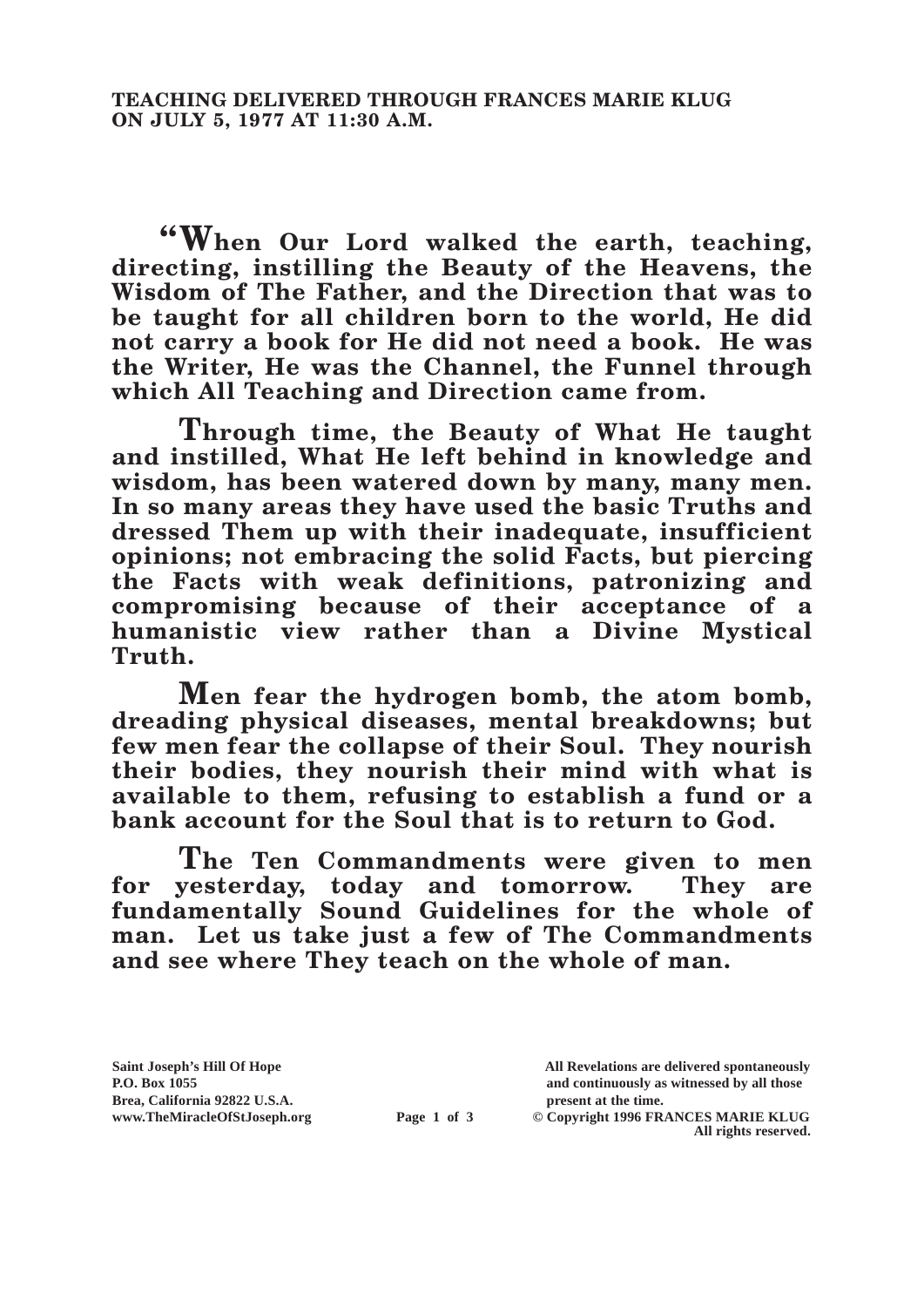*Thou Shalt Not Commit Adultery***. Adultery has many facets to it. It is promiscuity, permissiveness, sinful first, of course, against God; next, against another human being or several human beings; third, it involves a physical act that sometimes is followed by mental disturbance, physical disease that is harmful to every part of the body and mind. It is obviously a very needed Commandment.**

**Now let us take the Fifth Commandment:** *Thou Shalt Not Kill***. When this is read, people immediately think that a life is ended and that they would never end another man's life. What about the other facets of this Commandment: killing the hope of another person's enthusiasm, interest, talent, love; killing the desire to improve their life, killing their desire to love God more? There are so many ways in which this Commandment was meant by God, and so few times anyone looks beyond that one four letter word, 'kill'.**

**Now let us take the Seventh:** *Thou Shalt Not Steal***. My, how many ways there are to steal — a loaf of bread, money, clothes; these are just a few of the obvious things. But what about stealing a person's freedom of their will? What about stealing another man's motivation, initiative, by an overbearing, domineering personality or nature? What about stealing the talents of another human being? What about stealing the Faith of an innocent child? What about stealing the moral values of someone who believes in what you say, holds you up as an example? What about stealing another person's love for God, insisting that they show more love for you physically? Also, what about stealing the privilege of procreation,** 

**Saint Joseph's Hill Of Hope All Revelations are delivered spontaneously P.O. Box 1055 and continuously as witnessed by all those**  Brea, California 92822 U.S.A.<br>
www.TheMiracleOfStJoseph.org<br> **Page 2 of 3** © Copyright 1996 FR.

**Page 2 of 3** © Copyright 1996 FRANCES MARIE KLUG **All rights reserved.**